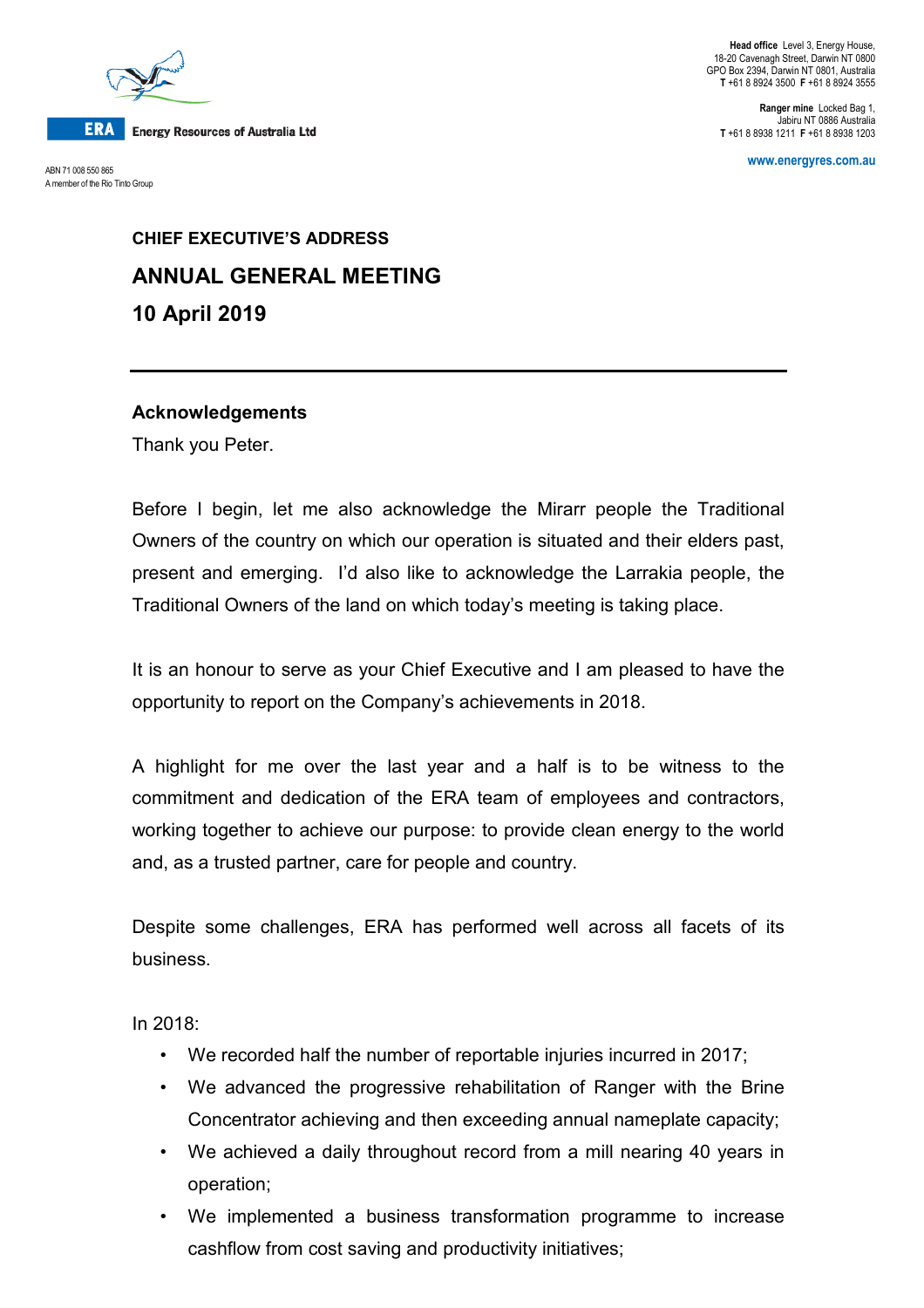

- We continued the My Future Plan employee programme to ready our team members for the transition to closure;
- We publically released the inaugural Ranger Mine Closure Plan by first presenting to the Mirarr Traditional Owners which has since received Ministerial approval from the Commonwealth and Northern Territory governments; and
- We finalised the Closure Feasibility Study.

Let me now expand upon these accomplishments.

#### **Health and safety**

Our Company's number one priority is each other's wellbeing, health and personal safety. The halving in injuries from what we experienced in 2017 reflected the conscious effort and commitment from all levels of our workforce to our goal of zero harm.

We measure personal safety by the occurrence of all *reportable* injuries – lost time injuries, restricted work day injuries and medical treatment cases. In 2018, our All Injury Frequency Rate was 0.56, with 3 injuries compared to an All Injury Frequency Rate of 1.17, with six injuries in 2017. Despite falling short of our goal of zero harm, I am pleased with this improved performance.

#### **Our People**

Our goal is for everyone in ERA to contribute to their full potential. Of our workforce, 13% are Indigenous, 18% female and 42% are Jabiru locals. I am proud of our diversity at Ranger and note that our female participation rate is higher than the industry average of 16%.

ERA's Ranger Women's Network continued to go from strength to strength – since forming in 2017, with over 50 members now participating. In recognising the incredible support provided to women working at Ranger mine and living in the local community of Jabiru, the Network won the Northern Territory's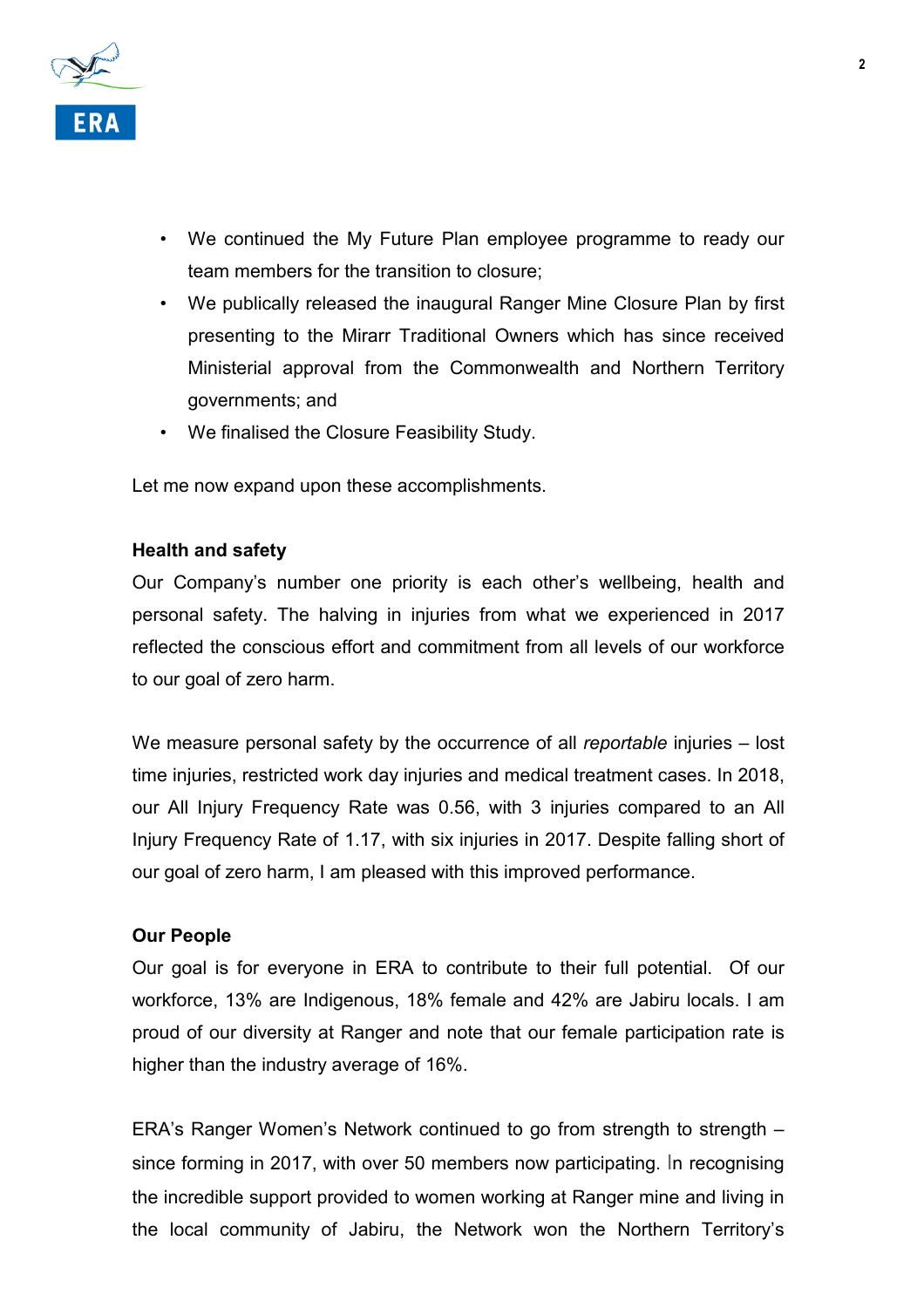

Women in Resources Excellence in Diversity Programs and Performance Award in 2018 and was a finalist at the Women in Resources National Awards held in Canberra. It is a privilege for me to be the sponsor of this energetic and enthusiastic cohort of impressive women.

# **Our Operations**

In 2018, ERA produced 1,999 tonnes of uranium oxide from processing stockpiled ore, compared with 2,294 tonnes the previous year.

Achieving a daily mill throughput record in September of last year is particularly noteworthy in light of the age of the mill infrastructure.

Our 2019 production guidance is between 1,400 and 1,800 tonnes of uranium oxide and will continue to be produced from existing ore stockpiles.

## **Financial performance**

ERA continues to generate positive cash margins from the sale of uranium oxide.

Revenue from the sale of uranium oxide was \$201 million. During the year, we achieved an average realised price of US\$47.67 based on ERA's continued long-term marketing strategy and contracts. This compares favourably against the average spot price of uranium oxide for 2018 of US\$24.59 per pound.

We have realised sustained improvements to cash flow through the Safely Transforming ERA Together program, which has driven cost reductions and productivity improvements. The team throughout ERA has been critical to the success of the transformation program. Under the program, we will continue to identify and implement cash saving opportunities in 2019.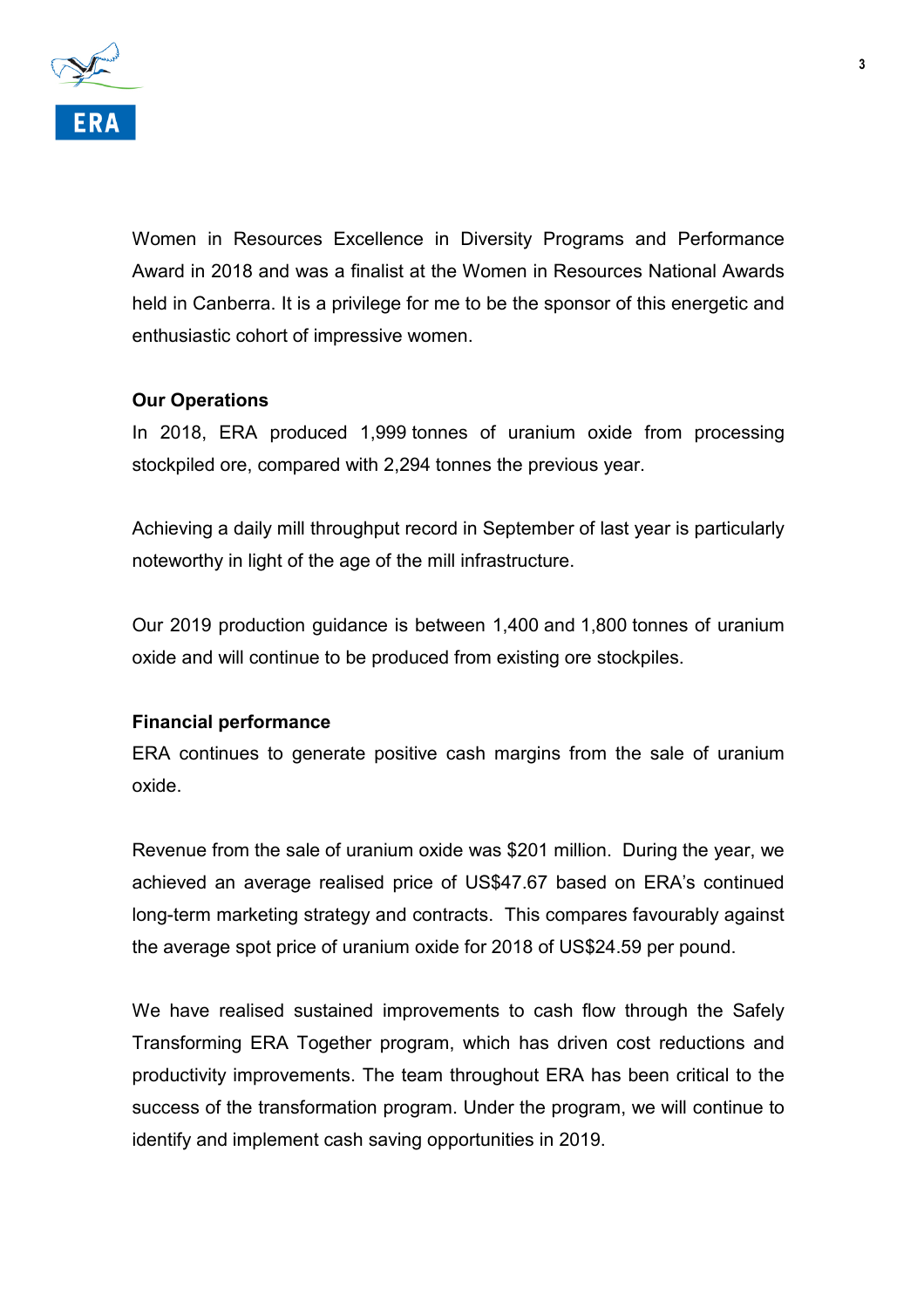

Total cash resources on hand as at 31 December were \$388 million, comprising \$313 million in cash at bank and \$75 million held by the Commonwealth Government as part of the Ranger Rehabilitation Trust Fund.

#### **Future supply**

Looking to the future, ERA owns three principal assets; the stockpiles at the Ranger operation, the Ranger 3 Deeps resource and the Jabiluka Mineral Lease.

During 2018, the Ranger Ore Reserves decreased by 2,048 tonnes to 3,735 tonnes of uranium oxide. All processed ore was sourced from either run of mine stocks or low grade stockpiles.

In June 2015, ERA announced that the Ranger 3 Deeps project would not progress to a final feasibility study. Since that time the Ranger 3 Deeps project has continued to face material barriers to development. Without a sustained and rapid recovery of the uranium market, the project is not economically viable.

As a result of this, ERA plans for a reduced care and maintenance program for the Ranger 3 Deeps exploration decline to be implemented on receipt of final regulatory approval. The implementation of this reduced program will maintain project optionality, however amendments to legislation to effect an extension of the Ranger Authority, which requires processing to cease in January 2021, would be required.

The Jabiluka Mineral Lease remains under long term care and maintenance in accordance with our agreement with the Mirarr Traditional Owners.

#### **Stakeholder engagement and mine closure**

2018 was an intensive year for stakeholder engagement, and we thank our key stakeholders for their continued and critical support.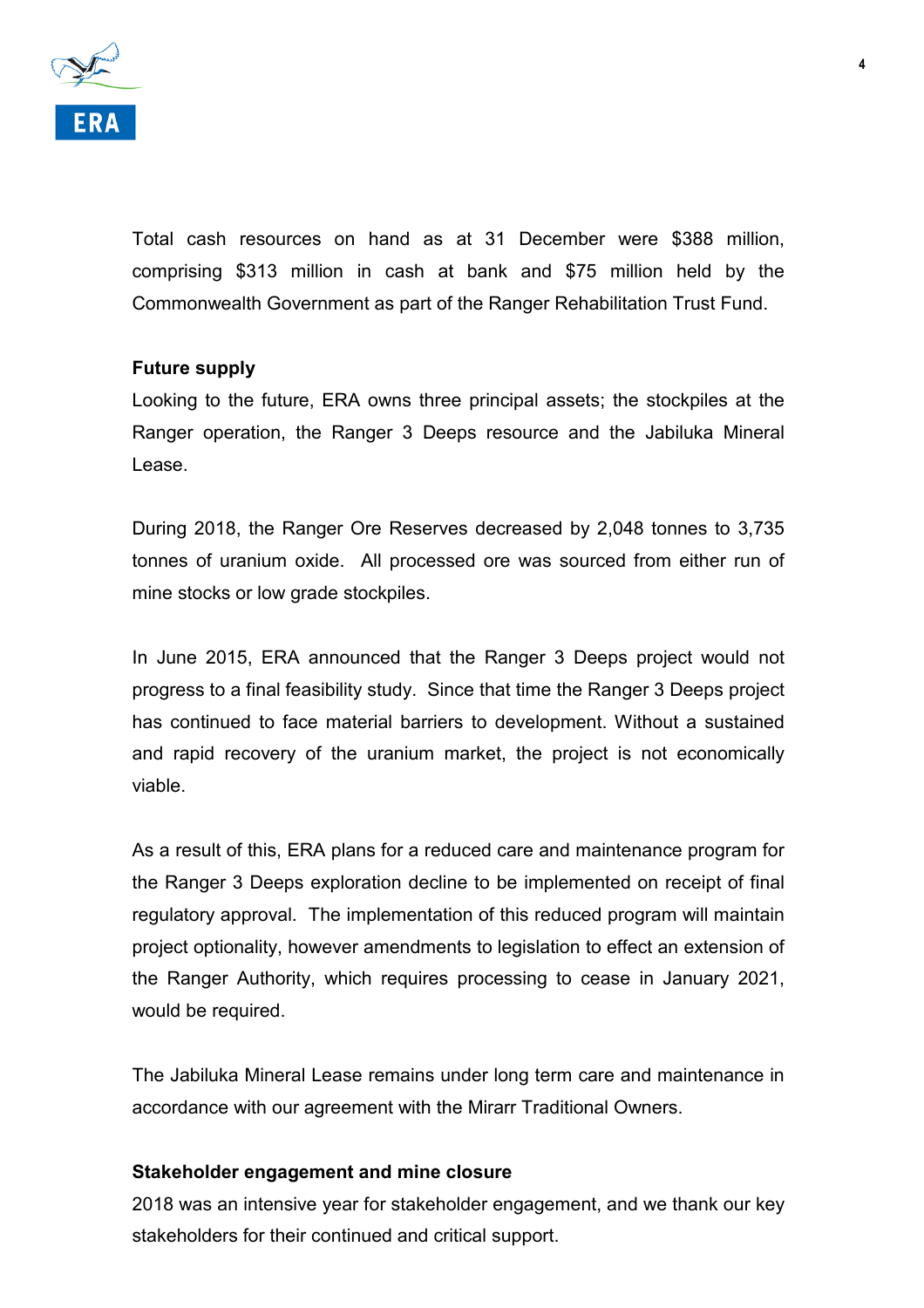

Throughout the year ERA engaged with Traditional Owner representatives, regulators and other key stakeholders on a range of issues including environmental management, cultural awareness, progressive rehabilitation, closure planning and the future of Jabiru.

It was a personal highlight for me to be able to present the Mirarr, our Traditional Owners, with the first copy of the inaugural Ranger Mine Closure Plan. A significant milestone and one of the first mine closure plans to feature cultural closure criteria. Our Ranger Mine Closure Plan was released publicly in June, and has been subsequently approved by relevant Ministers and will be updated annually.

With many of our people making Jabiru their home, we make a substantial contribution to the economy and social fabric of the town. We estimate the value of ERA's contribution to the Jabiru economy, through salaries and local spend, at over \$100 million each year. A proportion of the rehabilitation workforce will continue to reside in Jabiru, which means we will have an ongoing presence in the town.

We welcome the progress made during 2018 in planning for the future of Jabiru. As the Jabiru town head lease expires in June 2021, ERA has been working closely with the Commonwealth Government, the Northern Territory Government and with Traditional Owner representatives to plan for the future of the town.

I would like to take this opportunity to acknowledge the leadership of the Mirarr and Gundjeihmi Aboriginal Corporation in creating a vision for the town. The Jabiru Masterplan was released in 2018 and forms the basis for planning the future of the town.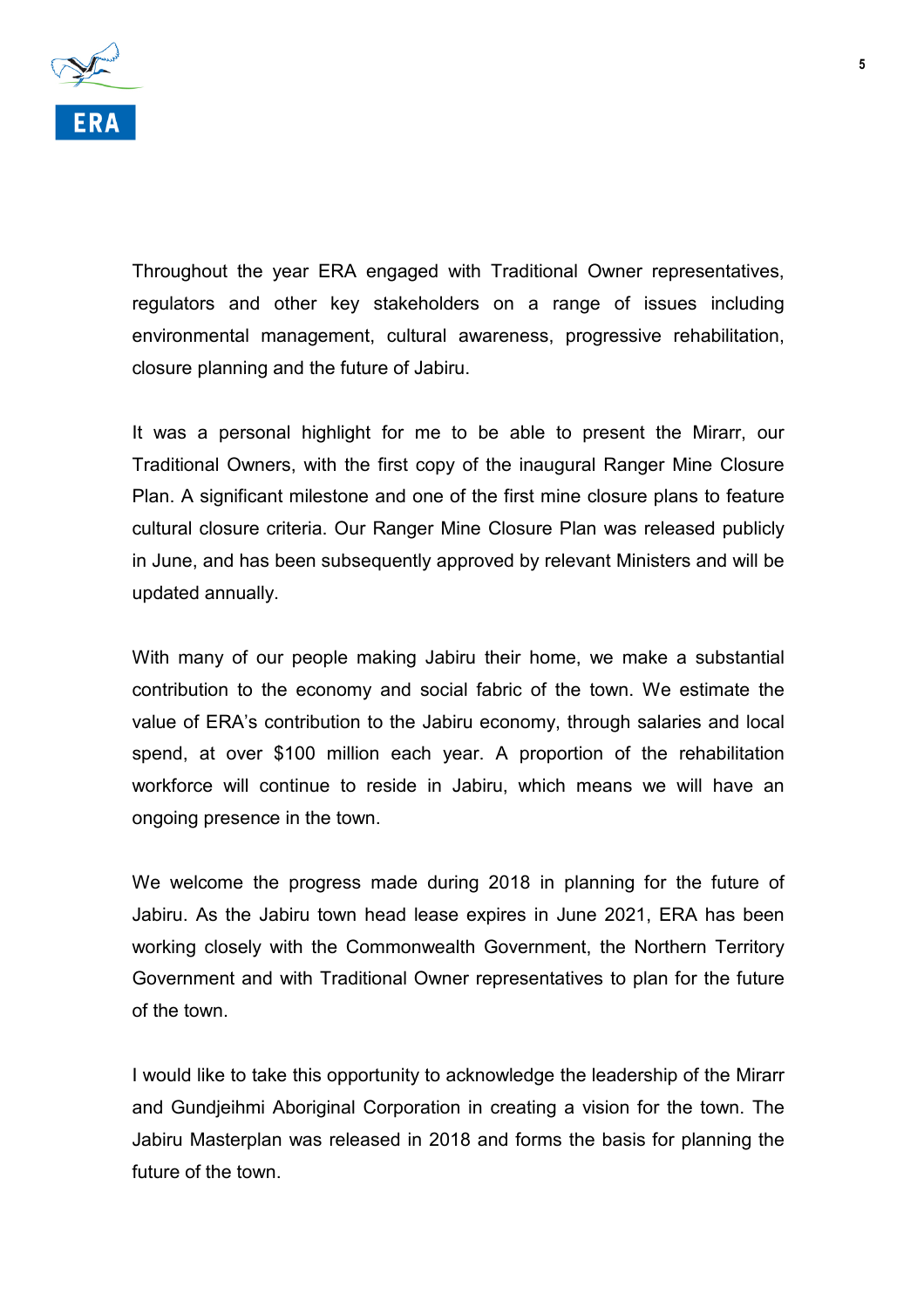

A five year services guarantee from the Northern Territory Government and a recent commitment of \$216 million from the Commonwealth Government for the future of Jabiru and Kakadu National Park have been major milestones to create confidence in the town's future.

We will continue to work with these key stakeholders through rehabilitation and through the transition of the town post Ranger.

Building on the future post Ranger, our workforce initiative "My Future Plan" continued and we have had significant uptake from our staff. This initiative provides employees with options to diversify their skill sets, experience and career opportunities over the coming years.

#### **Progressive rehabilitation**

Our Sustainability Report highlights the great work of the ERA team in striving for safety leadership, environmental protection and strong and enduring relationships. During 2018, results from statutory monitoring programs demonstrated that ERA continued to maintain our environmental values and objectives.

ERA remains committed to rehabilitating the land at Ranger to 'best in class'. In accordance with the existing Ranger Authority, all mining and processing activities at Ranger must cease by January 2021 and rehabilitation must be completed by January 2026. Effective and timely rehabilitation is highly important to our stakeholders and ERA. We progressed activities and demonstrated our commitment to our stakeholders, the land and local environment to ensure our ongoing social licence to operate.

Progress in our rehabilitation activities such as water treatment and tailings management has been pleasing, highlighted by the Brine Concentrator reaching and subsequently exceeding nameplate capacity, with production output of 1,992 megalitres of pure distillate water. In 2018, we spent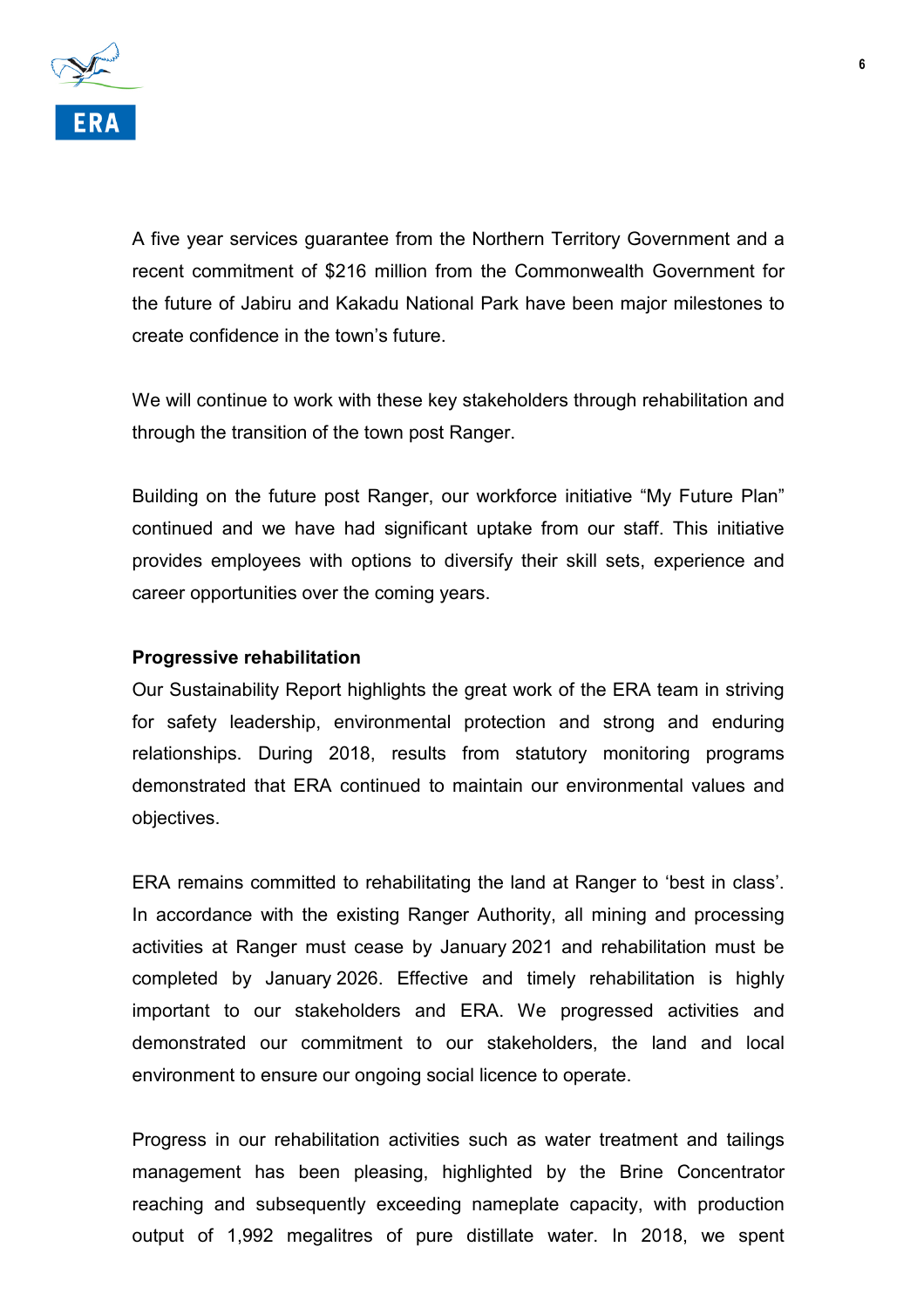

\$59 million on rehabilitation activities, including the transfer of tailings from the Tailings Storage Facility to Pit 3, the backfill of waste material into Pit 1 and the completion of our closure Feasibility Study.

The study further refined our scheduled rehabilitation activities and plan of execution. This year's rehabilitation spend brings our total rehabilitation expenditure since 2012 to \$511 million.

The approval and implementation of the Feasibility Study resulted in an increase in the rehabilitation provision as at 31 December 2017 of \$526 million to \$830 million as at 31 December 2018.

The increase was largely driven by:

- costs associated with tailings transfer to Pit 3, additional water treatment and related infrastructure, and revegetation requirements;
- higher forecast costs relating to site services and owners' costs; and
- an increase in contingency.

The findings of the Feasibility Study further increase confidence to stakeholders that ERA's planned rehabilitation strategy will satisfy regulatory obligations, including the January 2026 milestone.

#### **Funding**

Following the approval of the closure feasibility study and increase in the provision, ERA's rehabilitation program will require significant additional funding which is beyond our current resources. The Company's \$100 million credit facility agreement with Rio Tinto is now insufficient to meet the funding shortfall.